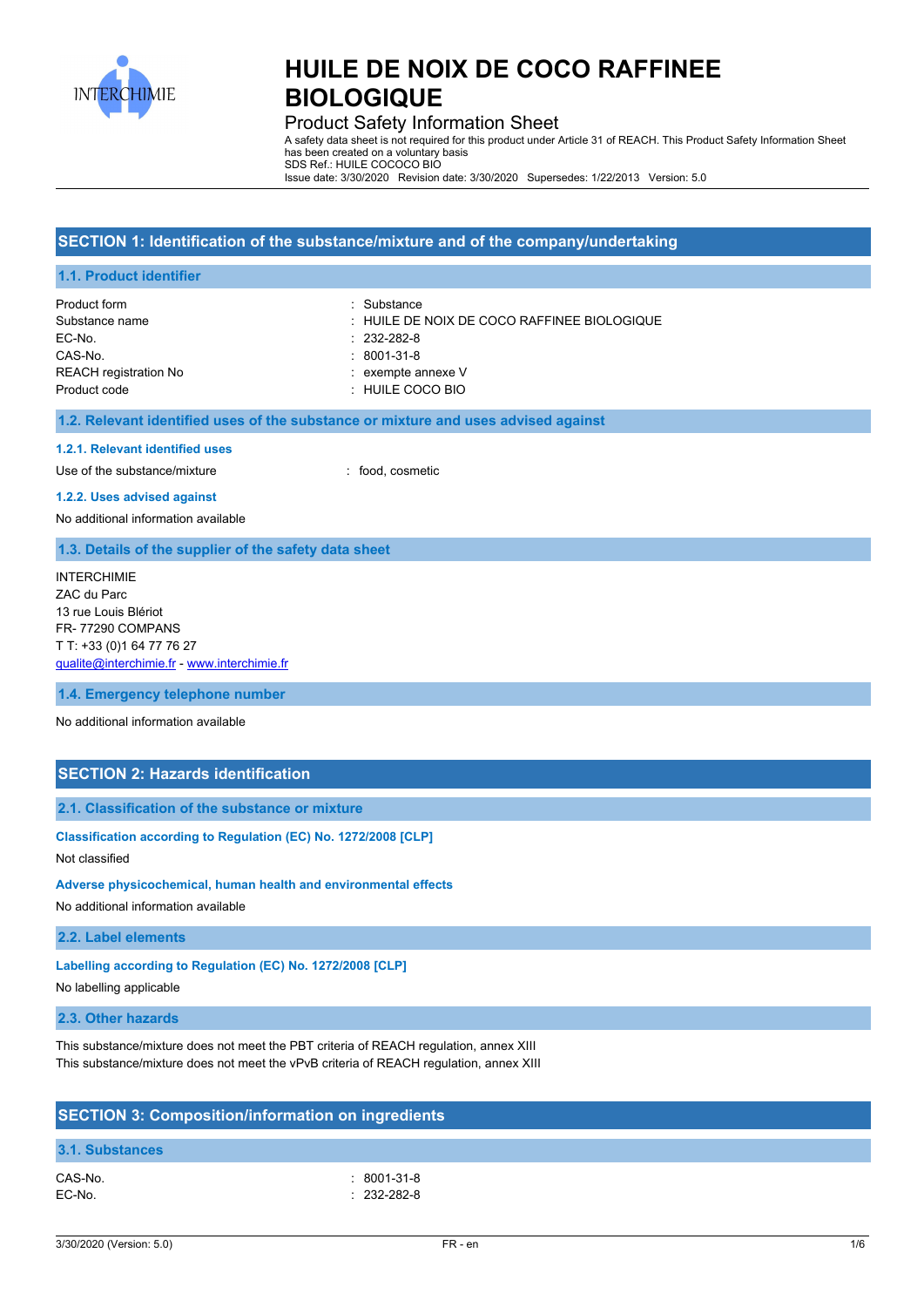# Product Safety Information Sheet

A safety data sheet is not required for this product under Article 31 of REACH. This Product Safety Information Sheet has been created on a voluntary basis

| <b>COCOS NUCIFERA OIL</b><br>CAS-No.) 8001-31-8 | $\geq 100$                  |
|-------------------------------------------------|-----------------------------|
| (EC-No.) 232-282-8                              | (REACH-no) EXEMPTE ANNEXE V |

**3.2. Mixtures**

Not applicable

| <b>SECTION 4: First aid measures</b>                                                                                                                                                     |                                                                                                                                                                                                                                                                                |  |
|------------------------------------------------------------------------------------------------------------------------------------------------------------------------------------------|--------------------------------------------------------------------------------------------------------------------------------------------------------------------------------------------------------------------------------------------------------------------------------|--|
| 4.1. Description of first aid measures                                                                                                                                                   |                                                                                                                                                                                                                                                                                |  |
| First-aid measures general<br>First-aid measures after inhalation<br>First-aid measures after skin contact<br>First-aid measures after eye contact<br>First-aid measures after ingestion | : This product is not considered to be hazardous.<br>: If you feel unwell, seek medical advice.<br>: Wash with soapy water.<br>Rinse eyes with water as a precaution.<br>: This product is not considered to be hazardous. Get medical advice/attention if you feel<br>unwell. |  |
| 4.2. Most important symptoms and effects, both acute and delayed                                                                                                                         |                                                                                                                                                                                                                                                                                |  |
| Symptoms/effects                                                                                                                                                                         | Not expected to present a significant hazard under anticipated conditions of normal use.                                                                                                                                                                                       |  |
|                                                                                                                                                                                          | 4.3. Indication of any immediate medical attention and special treatment needed                                                                                                                                                                                                |  |
| No additional information available                                                                                                                                                      |                                                                                                                                                                                                                                                                                |  |

| <b>SECTION 5: Firefighting measures</b>                        |                                                                                                                                 |
|----------------------------------------------------------------|---------------------------------------------------------------------------------------------------------------------------------|
| 5.1. Extinguishing media                                       |                                                                                                                                 |
| Suitable extinguishing media<br>Unsuitable extinguishing media | : Carbon dioxide. Foam. Dry powder. Sand.<br>: Do not use a heavy water stream. Water.                                          |
| 5.2. Special hazards arising from the substance or mixture     |                                                                                                                                 |
| Hazardous decomposition products in case of fire               | : Toxic fumes may be released. Carbon dioxide. Carbon monoxide. On exposure to high<br>temperature, acroleine may be generated. |
| 5.3. Advice for firefighters                                   |                                                                                                                                 |
| Protection during firefighting                                 | : Do not attempt to take action without suitable protective equipment.                                                          |

| <b>SECTION 6: Accidental release measures</b>                                |                                              |  |
|------------------------------------------------------------------------------|----------------------------------------------|--|
| 6.1. Personal precautions, protective equipment and emergency procedures     |                                              |  |
| General measures                                                             | : Spill area may be slippery. Evacuate area. |  |
| 6.1.1. For non-emergency personnel<br>No additional information available    |                                              |  |
| 6.1.2. For emergency responders<br>No additional information available       |                                              |  |
| <b>6.2. Environmental precautions</b>                                        |                                              |  |
| Avoid release to the environment. Prevent entry to sewers and public waters. |                                              |  |
| 6.3. Methods and material for containment and cleaning up                    |                                              |  |

Methods for cleaning up **interpretional** : Take up liquid spill into absorbent material.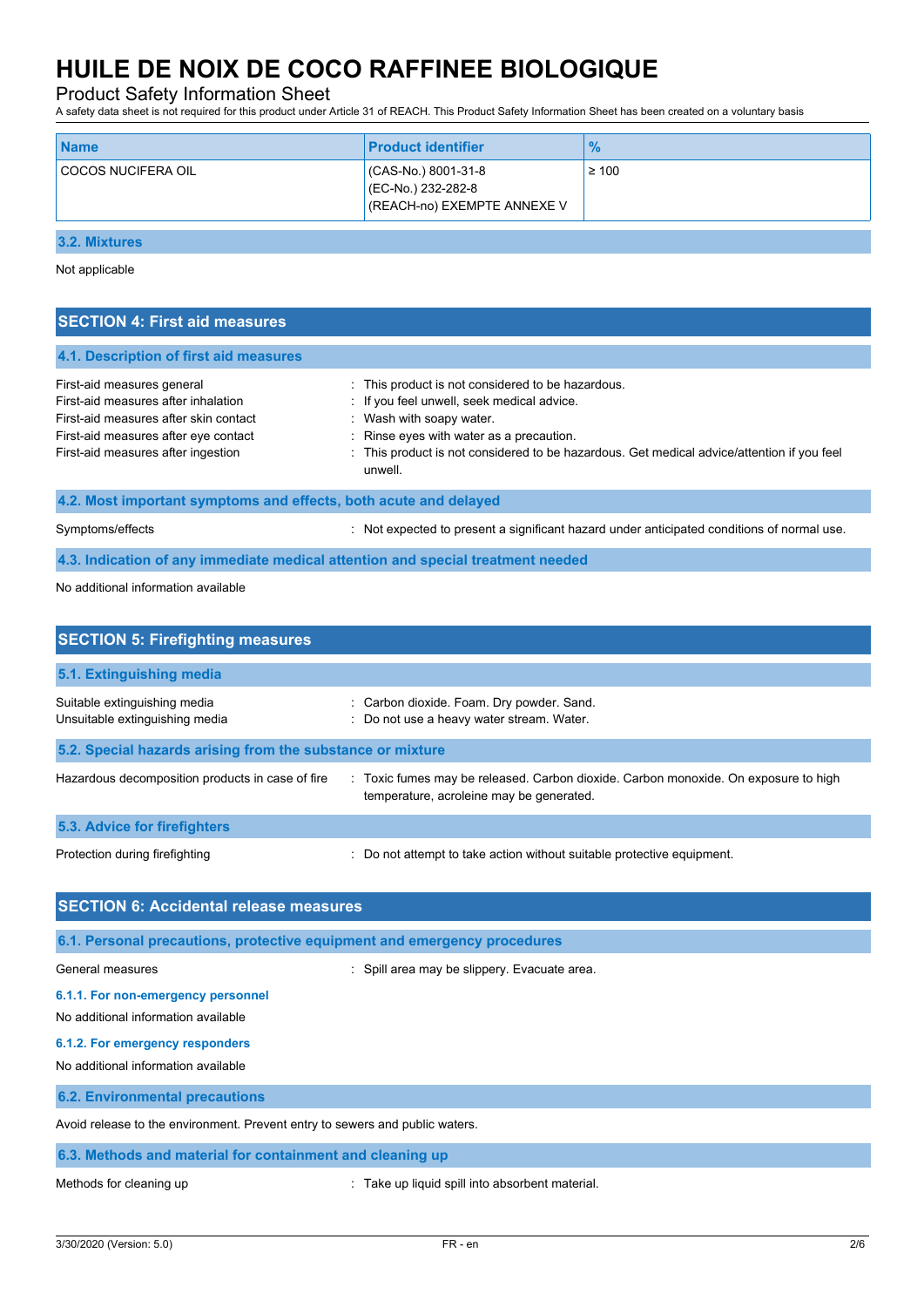# Product Safety Information Sheet

A safety data sheet is not required for this product under Article 31 of REACH. This Product Safety Information Sheet has been created on a voluntary basis

### **6.4. Reference to other sections**

For further information refer to section 8: "Exposure controls/personal protection". For disposal of solid materials or residues refer to section 13 : "Disposal considerations".

| <b>SECTION 7: Handling and storage</b>                            |                                                                                                      |  |
|-------------------------------------------------------------------|------------------------------------------------------------------------------------------------------|--|
| 7.1. Precautions for safe handling                                |                                                                                                      |  |
| Precautions for safe handling<br>Hygiene measures                 | : This product is not considered to be hazardous.<br>: Always wash hands after handling the product. |  |
| 7.2. Conditions for safe storage, including any incompatibilities |                                                                                                      |  |
| Storage temperature                                               | : $<$ 43 °C                                                                                          |  |
| 7.3. Specific end use(s)                                          |                                                                                                      |  |
| No additional information available                               |                                                                                                      |  |
| <b>SECTION 8: Exposure controls/personal protection</b>           |                                                                                                      |  |
| 8.1. Control parameters                                           |                                                                                                      |  |
| No additional information available                               |                                                                                                      |  |
| 8.2. Exposure controls                                            |                                                                                                      |  |
| No additional information available                               |                                                                                                      |  |

| <b>SECTION 9: Physical and chemical properties</b>         |                               |
|------------------------------------------------------------|-------------------------------|
| 9.1. Information on basic physical and chemical properties |                               |
| Physical state                                             | : Liquid                      |
| Colour                                                     | white. light yellow.          |
| Odour                                                      | Neutral. slight. Nutty.       |
| Odour threshold                                            | No data available<br>۰        |
| рH                                                         | No data available             |
| Relative evaporation rate (butylacetate=1)                 | No data available             |
| Melting point                                              | $23 - 27$ °C                  |
| Freezing point                                             | No data available             |
| <b>Boiling point</b>                                       | inconnu<br>٠                  |
| Flash point                                                | $>$ 320 °C                    |
| Auto-ignition temperature                                  | non inflammable<br>۰.         |
| Decomposition temperature                                  | No data available             |
| Flammability (solid, gas)                                  | No data available             |
| Vapour pressure                                            | $< 1$ mPa (20 $^{\circ}$ C)   |
| Relative vapour density at 20 °C                           | $0.92 - 0.97$ (20°C)          |
| Relative density                                           | $\approx 0.88$ g/cm3 (60°C)   |
| Solubility                                                 | insoluble in water.           |
| Partition coefficient n-octanol/water (Log Pow)            | No data available             |
| Viscosity, kinematic                                       | No data available             |
| Viscosity, dynamic                                         | No data available             |
| <b>Explosive properties</b>                                | No dangerous reactions known. |
| Oxidising properties                                       | No data available             |
| <b>Explosive limits</b>                                    | No data available             |
| 9.2. Other information                                     |                               |

No additional information available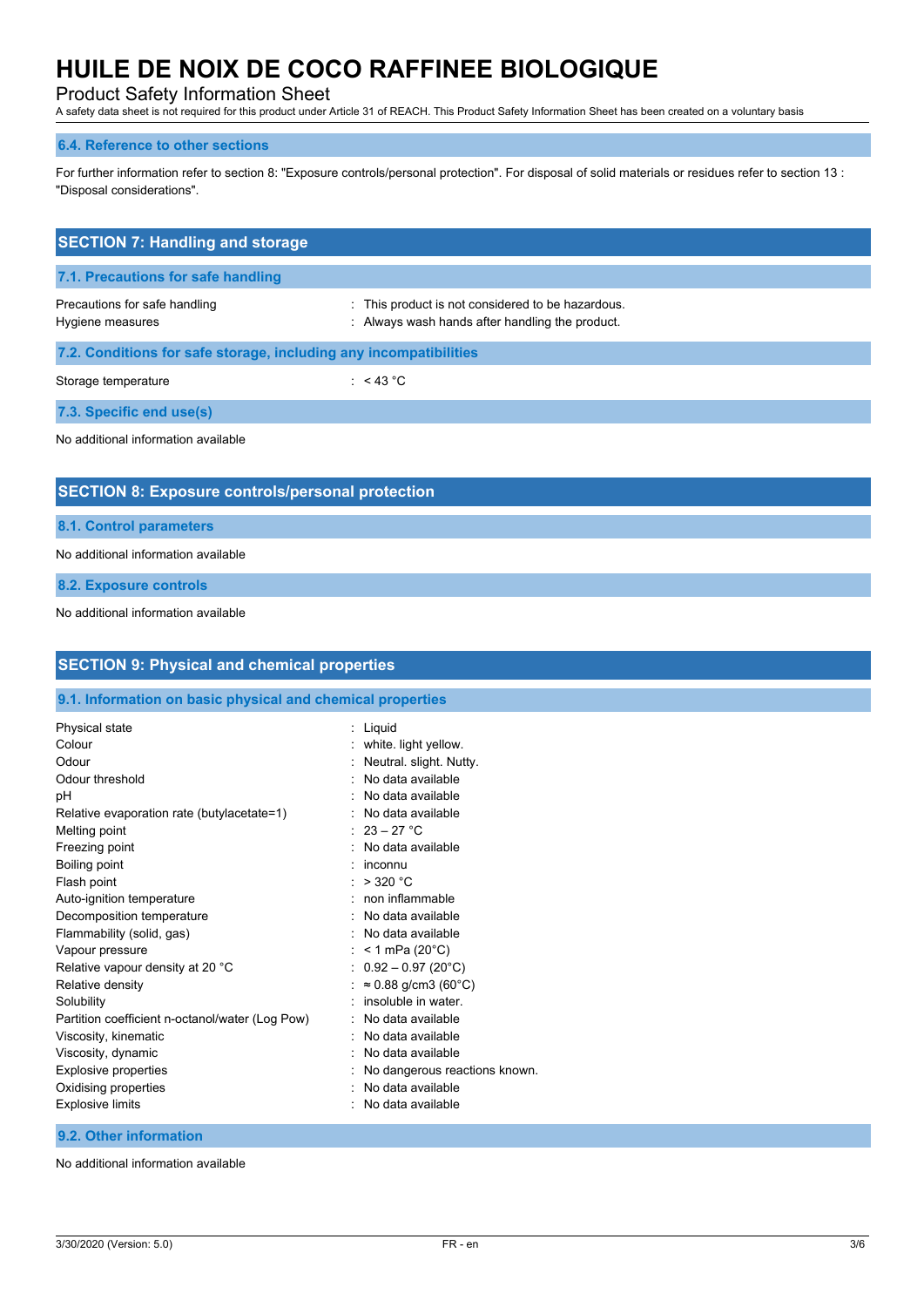# Product Safety Information Sheet

A safety data sheet is not required for this product under Article 31 of REACH. This Product Safety Information Sheet has been created on a voluntary basis

| <b>SECTION 10: Stability and reactivity</b>                      |
|------------------------------------------------------------------|
| 10.1. Reactivity                                                 |
| The product is stable at normal handling and storage conditions. |
| <b>10.2. Chemical stability</b>                                  |
| Stable under normal conditions.                                  |
| 10.3. Possibility of hazardous reactions                         |
| Stable under normal conditions of use.                           |
| 10.4. Conditions to avoid                                        |
| No additional information available                              |
| 10.5. Incompatible materials                                     |

Keep in a cool place away from oxidizing agents.

**10.6. Hazardous decomposition products**

Carbon monoxide. Carbon dioxide. fume. On exposure to high temperature, acroleine may be generated.

## **SECTION 11: Toxicological information**

### **11.1. Information on toxicological effects**

| Acute toxicity (oral)<br>Acute toxicity (dermal) | Not classified<br>: Not classified |
|--------------------------------------------------|------------------------------------|
| Acute toxicity (inhalation)                      | $:$ Not classified                 |
| Skin corrosion/irritation                        | Not classified                     |
| Serious eye damage/irritation                    | $:$ Not classified                 |
| Respiratory or skin sensitisation                | . Not classified                   |
| Germ cell mutagenicity                           | Not classified                     |
| Carcinogenicity                                  | $:$ Not classified                 |
| Reproductive toxicity                            | Not classified                     |
| STOT-single exposure                             | Not classified                     |
| STOT-repeated exposure                           | Not classified                     |
| Aspiration hazard                                | Not classified                     |

| <b>SECTION 12: Ecological information</b>                    |                                                                                                                            |  |
|--------------------------------------------------------------|----------------------------------------------------------------------------------------------------------------------------|--|
| 12.1. Toxicity                                               |                                                                                                                            |  |
| Ecology - general                                            | : The product is not considered harmful to aquatic organisms nor to cause long-term adverse<br>effects in the environment. |  |
| Hazardous to the aquatic environment, short-term<br>(acute)  | : Not classified                                                                                                           |  |
| Hazardous to the aquatic environment, long-term<br>(chronic) | : Not classified                                                                                                           |  |
| 12.2. Persistence and degradability                          |                                                                                                                            |  |
| <b>HUILE DE NOIX DE COCO RAFFINEE BIOLOGIQUE (8001-31-8)</b> |                                                                                                                            |  |

| Persistence and degradability | Biodegradable |
|-------------------------------|---------------|
|                               |               |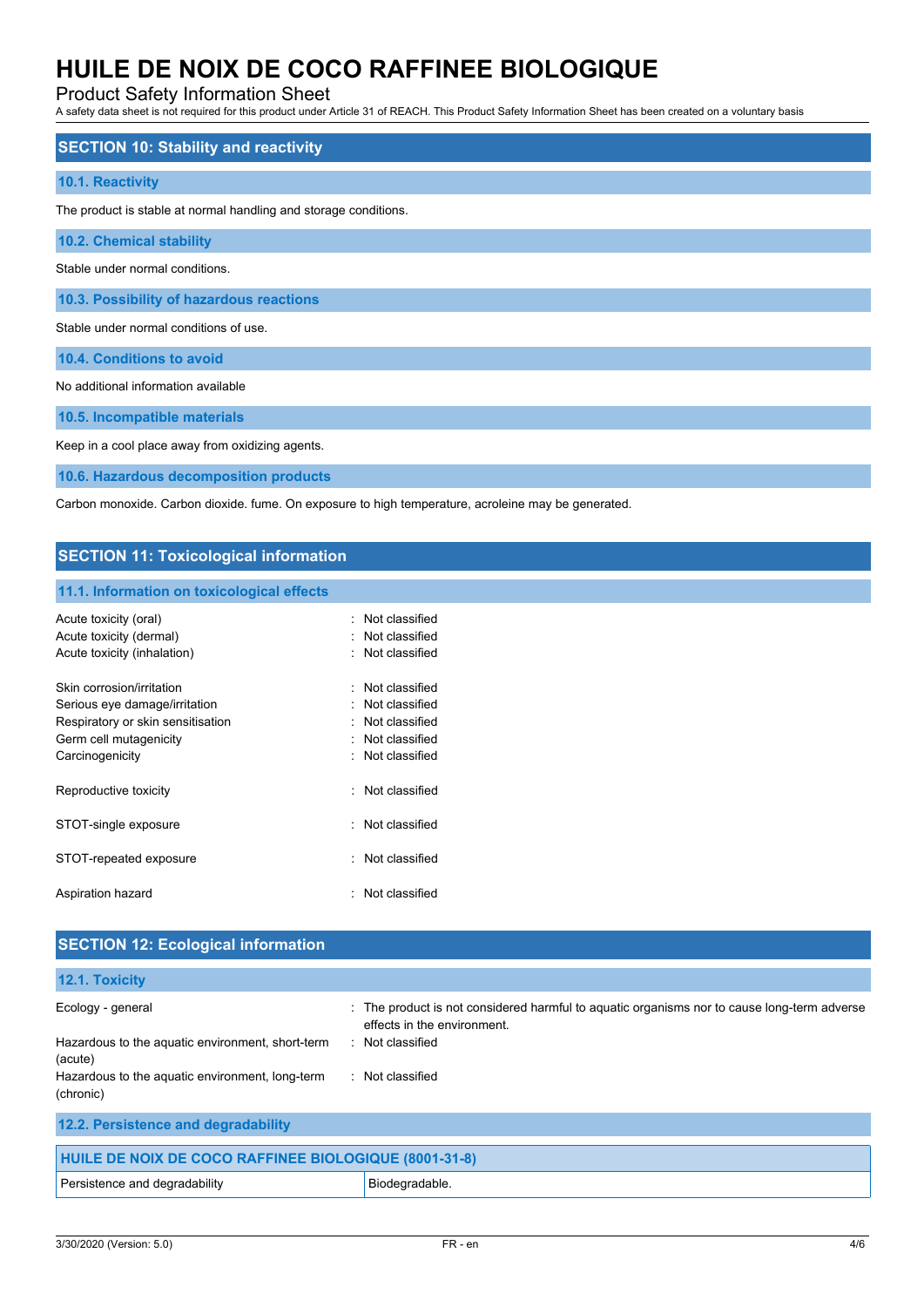# Product Safety Information Sheet

A safety data sheet is not required for this product under Article 31 of REACH. This Product Safety Information Sheet has been created on a voluntary basis

| 12.3. Bioaccumulative potential                       |                     |  |  |  |
|-------------------------------------------------------|---------------------|--|--|--|
| HUILE DE NOIX DE COCO RAFFINEE BIOLOGIQUE (8001-31-8) |                     |  |  |  |
| Bioaccumulative potential                             | No bioaccumulation. |  |  |  |
| 12.4. Mobility in soil                                |                     |  |  |  |

No additional information available

**12.5. Results of PBT and vPvB assessment**

**HUILE DE NOIX DE COCO RAFFINEE BIOLOGIQUE (8001-31-8)**

This substance/mixture does not meet the PBT criteria of REACH regulation, annex XIII

This substance/mixture does not meet the vPvB criteria of REACH regulation, annex XIII

**12.6. Other adverse effects**

No additional information available

## **SECTION 13: Disposal considerations**

**13.1. Waste treatment methods**

Regional legislation (waste)  $\qquad \qquad$ : Disposal must be done according to official regulations.

## **SECTION 14: Transport information**

### In accordance with ADR / RID / IMDG / IATA / ADN

| <b>ADR</b>                             | <b>IMDG</b>   | <b>IATA</b>   | <b>ADN</b>    | <b>RID</b>    |
|----------------------------------------|---------------|---------------|---------------|---------------|
| 14.1. UN number                        |               |               |               |               |
| Not regulated                          | Not regulated | Not regulated | Not regulated | Not regulated |
| 14.2. UN proper shipping name          |               |               |               |               |
| Not regulated                          | Not regulated | Not regulated | Not regulated | Not regulated |
| 14.3. Transport hazard class(es)       |               |               |               |               |
| Not regulated                          | Not regulated | Not regulated | Not regulated | Not regulated |
| 14.4. Packing group                    |               |               |               |               |
| Not regulated                          | Not regulated | Not regulated | Not regulated | Not regulated |
| 14.5. Environmental hazards            |               |               |               |               |
| Not regulated                          | Not regulated | Not regulated | Not regulated | Not regulated |
| No supplementary information available |               |               |               |               |

**14.6. Special precautions for user**

**Overland transport** Not regulated **Transport by sea** Not regulated **Air transport** Not regulated **Inland waterway transport** Not regulated **Rail transport** Not regulated